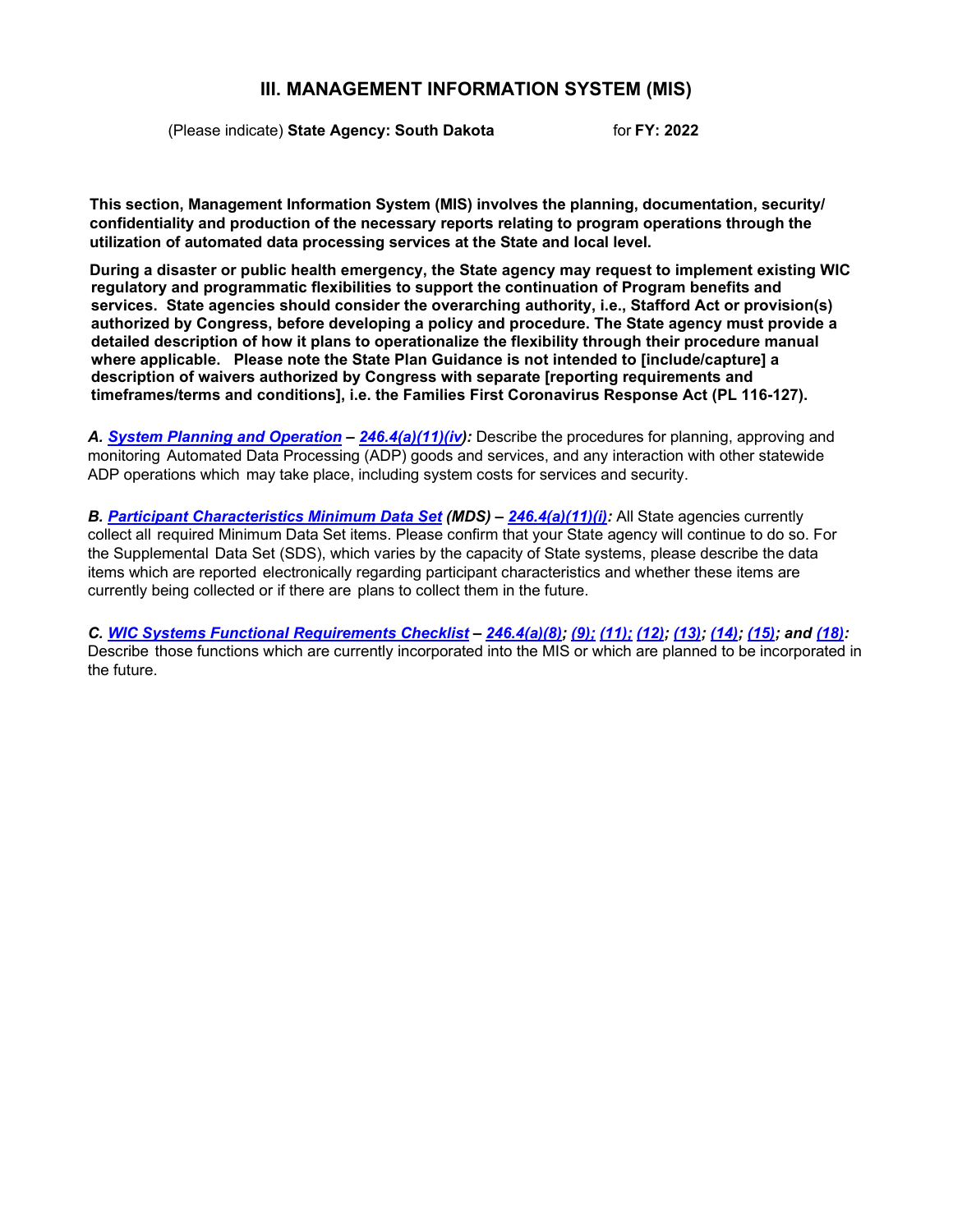# <span id="page-1-0"></span>**A. System Planning and Operation (Online and Offline**

- **1. Management Information System Planning**
- **a. The WIC State agency is included in the following comprehensive Statewide ADP plan(s):**
	- □ Title IVa (TANF)
	- $\Box$  Title V (MCH)
	- $\Box$  Title XIX (Medicaid)
	- ☐ Supplemental Nutrition Assistance Program (SNAP)
	- $\boxtimes$  Other (specify): WIC Policy 10.01- Please see Appendix A ADPE Replacement Plan

☐ No

**If no, please provide a copy of the WIC State agency's ADP utilization plan.**

**b. The State agency has written procedures for monitoring and approving local agency requests for ADP goods and services. If yes, please provide a copy of written procedures.**

 $\boxtimes$  Yes  $\Box$  No

**ADDITIONAL DETAIL: Management Information System Appendix and/or Procedure Manual (cite): Updated Clinic User Manual. Please see Appendix B – SDWIC-IT User Manual**

- **2. System Documentation**
- **a. The State system is fully documented in accordance with (check all that apply):**
	- ☒ USDA/FNS Advance Planning Document Handbook No.901 ☐ USDA/FNS ADP Security Guide
	- $\boxtimes$  Other (specify): The State of South Dakota BIT Security Requirements
- **b. The State agency maintains overall system documentation (check all that apply):**
	- $\boxtimes$  A general design
	- ⊠ User's manual-Context Sensitive Help on each screen.
	- ☒ Method for updating documentation for system changes/modifications
	- $\boxtimes$  A detailed design
	- □ Maintenance manual

Note: These documents are NOT required for FNS review or submission with the State plans but should be available if requested.

## **ADDITIONAL DETAIL: Management Information System Appendix and/or Procedure Manual (cite):**

- **3. Automated Data Processing Services**
- **a. Indicate below whether the following ADP functions, if applicable, are performed by State agency staff or are contracted to an outside firm.**

| <b>Performed</b><br><b>SA Staff</b>                          | <b>Performed</b><br><b>LA Staff</b> | <b>Contracted to Outside Firm</b><br>(specify company name): |
|--------------------------------------------------------------|-------------------------------------|--------------------------------------------------------------|
| ⊠                                                            | ⊠                                   | 211 HelpCenter,                                              |
| <b>County Clerical and Public Alliance Sites (hospitals)</b> |                                     |                                                              |
|                                                              | □                                   | N/A                                                          |
| $\boxtimes$                                                  | ⊠                                   | N/A                                                          |
| $\Box$                                                       |                                     | N/A                                                          |
| П                                                            |                                     | N/A                                                          |
|                                                              |                                     |                                                              |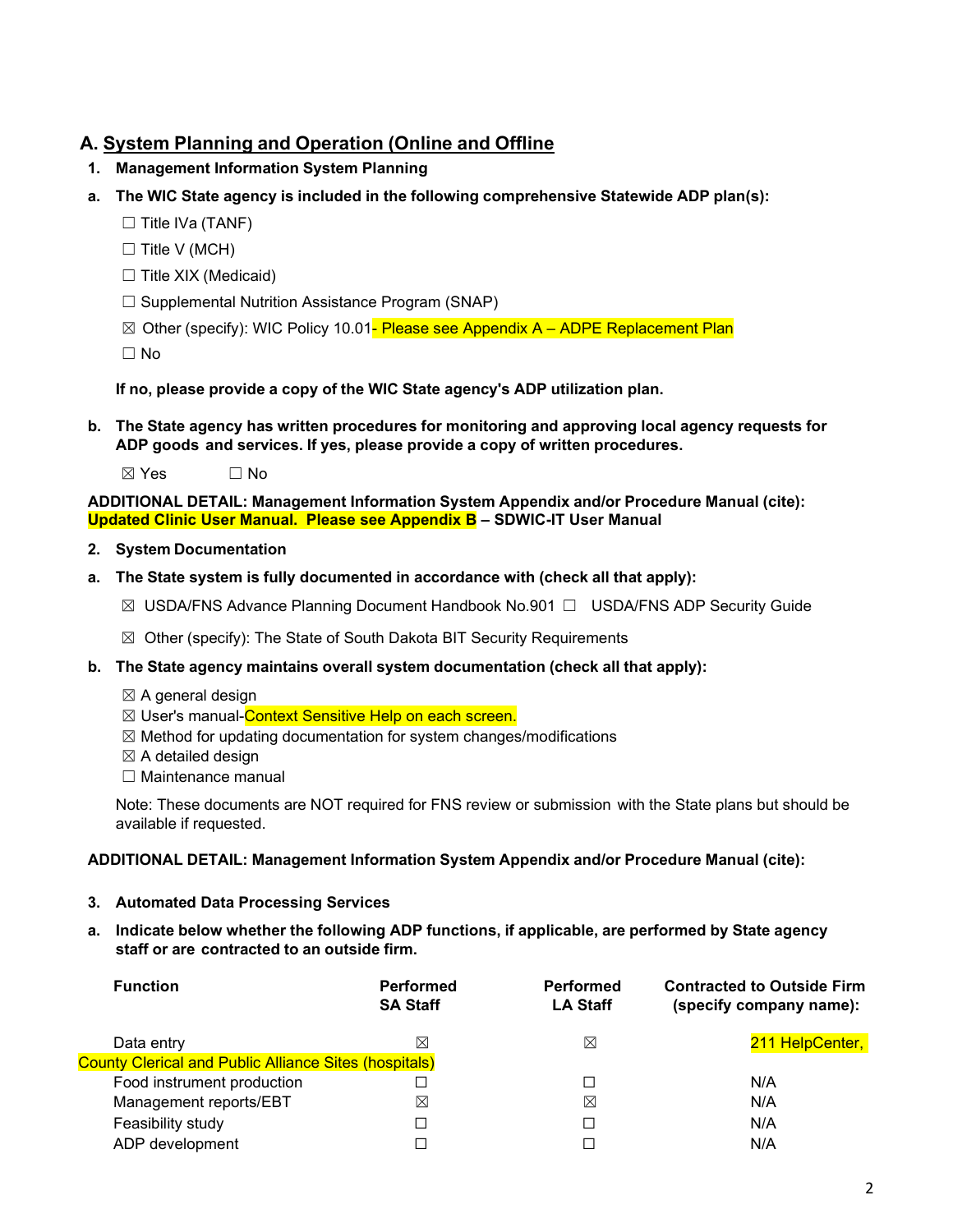| ADP system hardware operation<br>Custom software development<br>Custom software maintenance<br>Printing forms/FIs<br>Backup computer facility<br>Other (specify): | X<br>$\boxtimes$ | ⊠ | N/A<br>3Sigma/GCOM<br>3Sigma/GCOM<br>SD BIT |
|-------------------------------------------------------------------------------------------------------------------------------------------------------------------|------------------|---|---------------------------------------------|
|                                                                                                                                                                   |                  |   |                                             |

b. The State agency has a blanket purchase agreement in effect (check all that apply). Please provide a **copy of agreement.**

☐ Equipment ☐ Services ☐ Software

- c. The State agency has methods in place for ensuring that the cost of equipment or services used by **WIC and other programs are equitably prorated among funding sources. Please provide policy of method used.**
	- $\boxtimes$  Yes  $\Box$  No
- **d. The State agency periodically reviews system costs billing.**
	- $\boxtimes$  Yes  $\Box$  No
- **e. The State agency acquires banking services through:**
	- $\Box$  Competitive bids among banks within the State
	- ☐ Competitive bids among in-State and out-of-State banks
	- $\Box$  Use of State agency designated bank
	- **⊠ Other: FIS**
- **f. The State agency acquires EBT services through:**
	- ☒ Competitive bids among EBT processors
	- □ State agency IT services
	- ☐ State hosted EBT services
	- ☐ Other:

#### **ADDITIONAL DETAIL: Management Information System Appendix and/or Procedure Manual (cite):**

- **4. System Security/Data Confidentiality**
- **a. To ensure that data files and computer programs are protected, the State agency ensures that (check all that apply):**
	- $\boxtimes$  There is a separate organizational area/individual to control access to electronic storage media.
	- ☒Access to WIC Program data files is controlled through password access or similar control.
	- $\boxtimes$  Operational personnel are limited to only those jobs for which they are responsible.
	- ☒Passwords are protected.
	- $\boxtimes$  Passwords are changed periodically.
	- $\boxtimes$  The system access procedures are audited at least once a year. Please provide a copy of access procedures.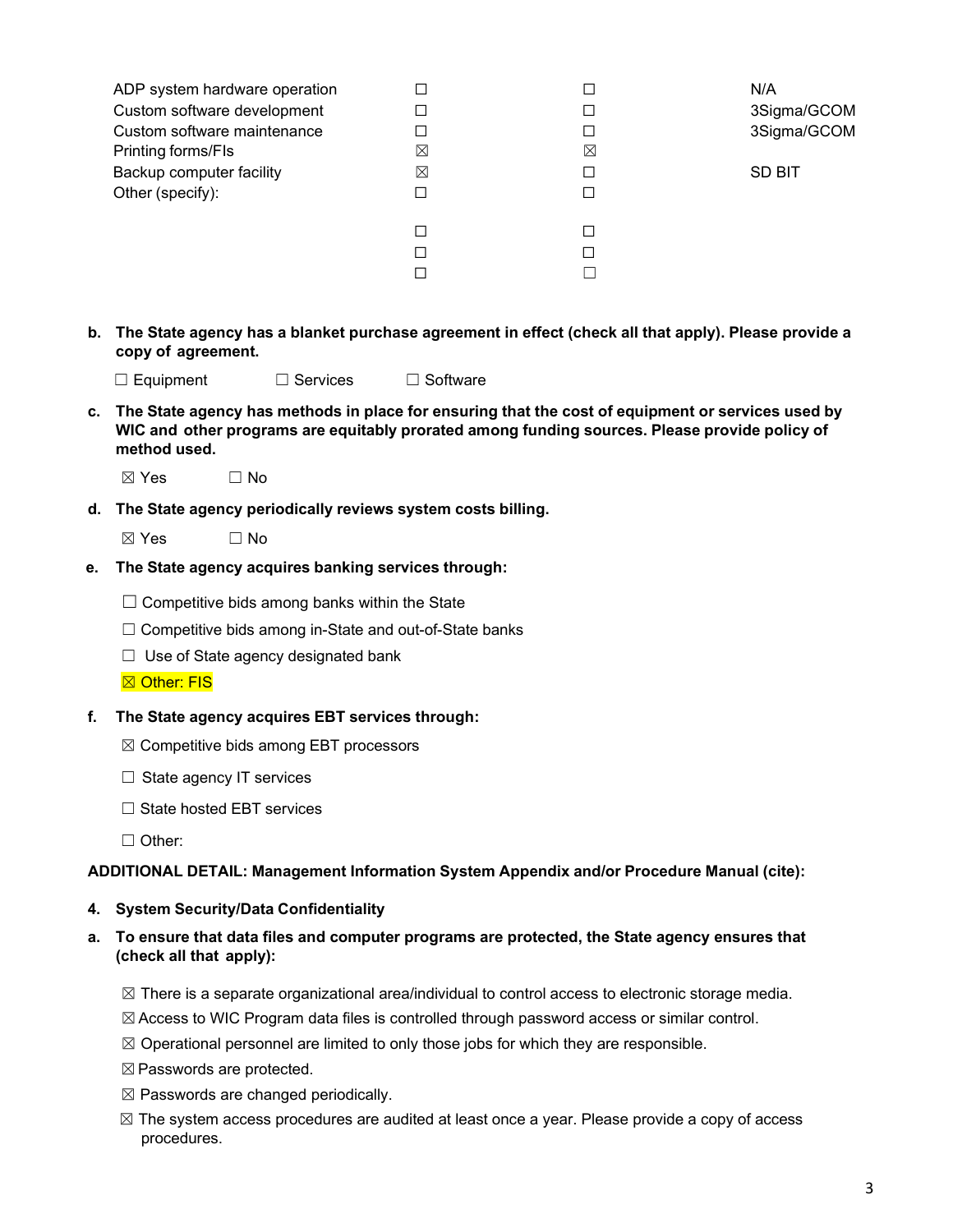#### $\boxtimes$  Procedures are implemented for timely removing passwords, ID's etc. when personnel leave.

 $\boxtimes$  Biennial security reviews are performed by  $\blacksquare$  Please provide a written summary of the most current biennial security review

For Security each at each log-in:

Application code is housed inside TFS (Team Foundation Server) which is only accessible if user is granted permission to it. Same code when it is deployed on server, it is being prevented at various stages such as

- 1. By IIS (Web server) where anonymous accesses are prevented
- 2. By BIT where only authenticated people (using AD accounts) are given access to the URL
- 3. By SDWIC-IT itself where roles and accesses are controlled in admin module.

 $\boxtimes$  Periodic risk assessments are performed by: SD Legislative Audit

 $\boxtimes$  Other (specify): All employees must take a mandatory BIT Security Training and pass annually from their designated work station.

**b. To ensure that disaster contingency plans (e.g., file storage, backup hardware, and software procedures) are sufficient to allow the management information and benefit delivery systems to recover and continue processing after fire, flood or similar disaster, the State agency ensures that (check all that apply):**

 $\boxtimes$  Backup copies of files and program are stored off-site in a secure location. Please provide address of location.

George S Mickelson Criminal Justice Center, 1302 US Hwy 14, Pierre SD 57501

- $\boxtimes$  Backup copies are kept up to date.
- $\Box$  There is an agreement with another processing unit with compatible hardware to provide services in an emergency. Please provide copy of agreement.

 $\boxtimes$  A contingency plan is in place in the event of service interruption. Please provide a copy of contingency plan. Plan is contained in the Disaster Recovery Plan

- $\Box$  A recent test of the WIC system or mock disaster recovery operation has been conducted at the backup facility. Please provide a written summary of the conducted test.
- $\Box$  Other (specify):

## **ADDITIONAL DETAIL: Management Information System Appendix and/or Procedure Manual (cite):**

- **5. Description of MIS changes that occurred in the past year: 1. Release 6.09 Vendor Updates-update vendor owner screens, food price entry screens, updated termination date to save, added pending status to allow vendor ID to added and to flow to EBT contractor. Release 7.0-Updated processes for saving information in Program Compliance Reviews, Breastfeeding Food Package updates for dyads and updates to the Breastfeeding Initiation and Duration Report. Added MyWIC Client Portal Interface with SDWIC-IT, Release 7.01 Nutrition Education Screens revamp, changes to Nut. Ed Plan, new notes process, new goal grids. Release 8.0 (Sept 2021) Risk Code Revisions and planned revision of Nations Dual Participation process.**
- **6. Description of MIS changes planned for the upcoming year: Conversion to static month from rolling month, new development: Vendor Portal, Vendor Mobile Application and the ability for clients to upload documents to the MIS via the MyWIC Client Portal. Food Delivery Portal as mandated by FNS to include the MIS File Changes. Restructure of South Dakota Regions/Clinics to new OFCS layout, to include going from 7 Regions to 4 Regions, direct all reports to correct Region. Develop process to allow clients to enter answers to some assessment questions via the MyWIC Client Portal and investigate the ability to use surfaces/tablets in clinic for the same.**

# <span id="page-3-0"></span>**B. Participant Characteristics Minimum Data Set**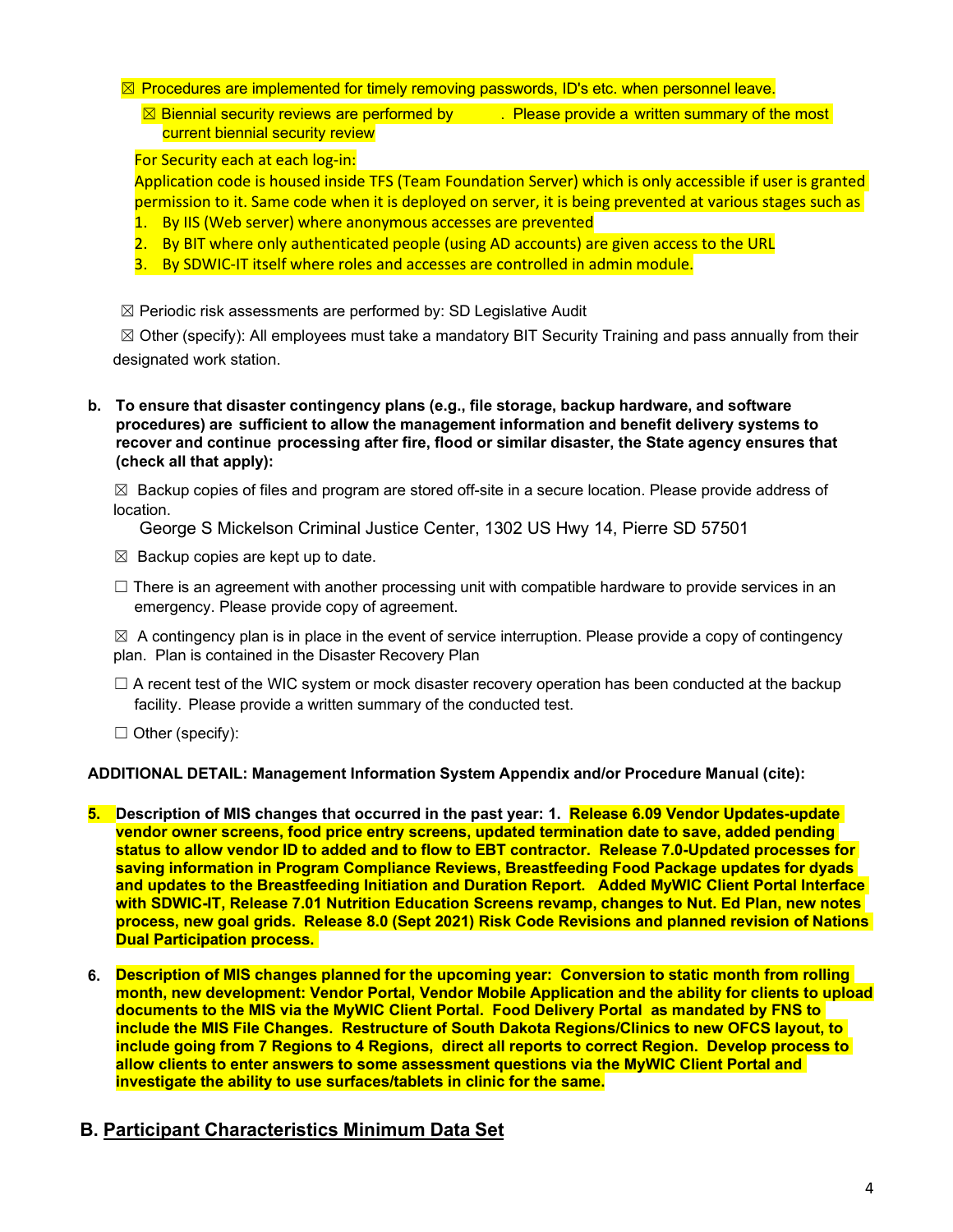**The Participant Characteristics (PC) Minimum Data Set (MFDS) contains data items which are reported to FNS electronically by State agencies in April in even numbered years on all or a State-representative sample of participants. The MDS has required data items which must be collected and reported. The Supplemental Data Set (SDS) is comprised of data items which State agencies have agreed are desirable to collect and report at the national level. Please check MDS or SDS data items the State agency currently collects in its Information Systems and those MDS or SDS data items it is planning to collect within the next two years.**

**State Agency IS Collects:**

☐ **State Agency ID**. A unique number that permits linkage to the WIC State agency where the participant was certified.

□ **Local Agency ID**. A unique number that permits linkage to the local agency where the participant was certified as eligible for WIC benefits.

**or**

- ☒ **Service Site ID**. A unique number that permits linkage to the service site where certified. Either local agency ID or service site ID may be reported according to the level the State Agency feels appropriate. At a minimum, State agencies must provide agency names and addresses for each ID provided on their files.
- ☒ **Case ID.** A unique record number for each participant which maintains individual privacy at the national level. (This may not be the case number used in the State agency's MIS for the individual.) Participant or Case IDs for each participant should continue to maintain individual privacy at the national level.
- ☒ **Client Date of Birth**. Month, day and year of participant's birth reported in MMDDYYYY format.
- ☒ **Client Race/Ethnicity**. The classification of the participant into one of the five (5) racial/ethnic categories: For race: American Indian or Alaskan Native; Asian; Black or African American; Native Hawaiian or Other Pacific Islander; and White. For ethnicity: Hispanic or Latino; Not Hispanic or Latino.
- ☒ **Certification Category**. The category---one of five (5) possible categories---under which a person is certified as eligible for WIC benefits: pregnant woman; breastfeeding woman; postpartum woman (not breastfeeding); infant (under 12 months); or child (12-59 months).
- ☒ **Expected Date of Delivery or Weeks Gestation.** For pregnant women, the projected date of delivery (MMDDYYYY format) or the number of weeks since the last menstrual period as determined at WIC Program certification.
- ☒ **Date of Certification**. The date the person was declared eligible for the most current WIC Program certification. Month, day, and year should be reported in MMDDYYYY format.
- ☒ **Sex**. For infants and children, male or female.
- ☒ **Priority Level**. Participant priority level for WIC Program certification.
- ☒ **Participation in TANF, SNAP, Medicaid**. The participant's reported participation in each of these programs at the time of the most recent WIC Program certification.
- ☒ **Migrant Status**. Participant migrant status according to the federal WIC Program definition of a migrant farm worker (currently counted in the FNS 798 report).
- ☒ **Number in Family/Household or Economic Unit.** The number of persons in the family/household or economic unit upon which WIC income eligibility was based. A self-declared number in the family/household or economic unit may be reported for participants whose income was not required to be determined as part of the WIC certification process. These participants include adjunctively income-eligible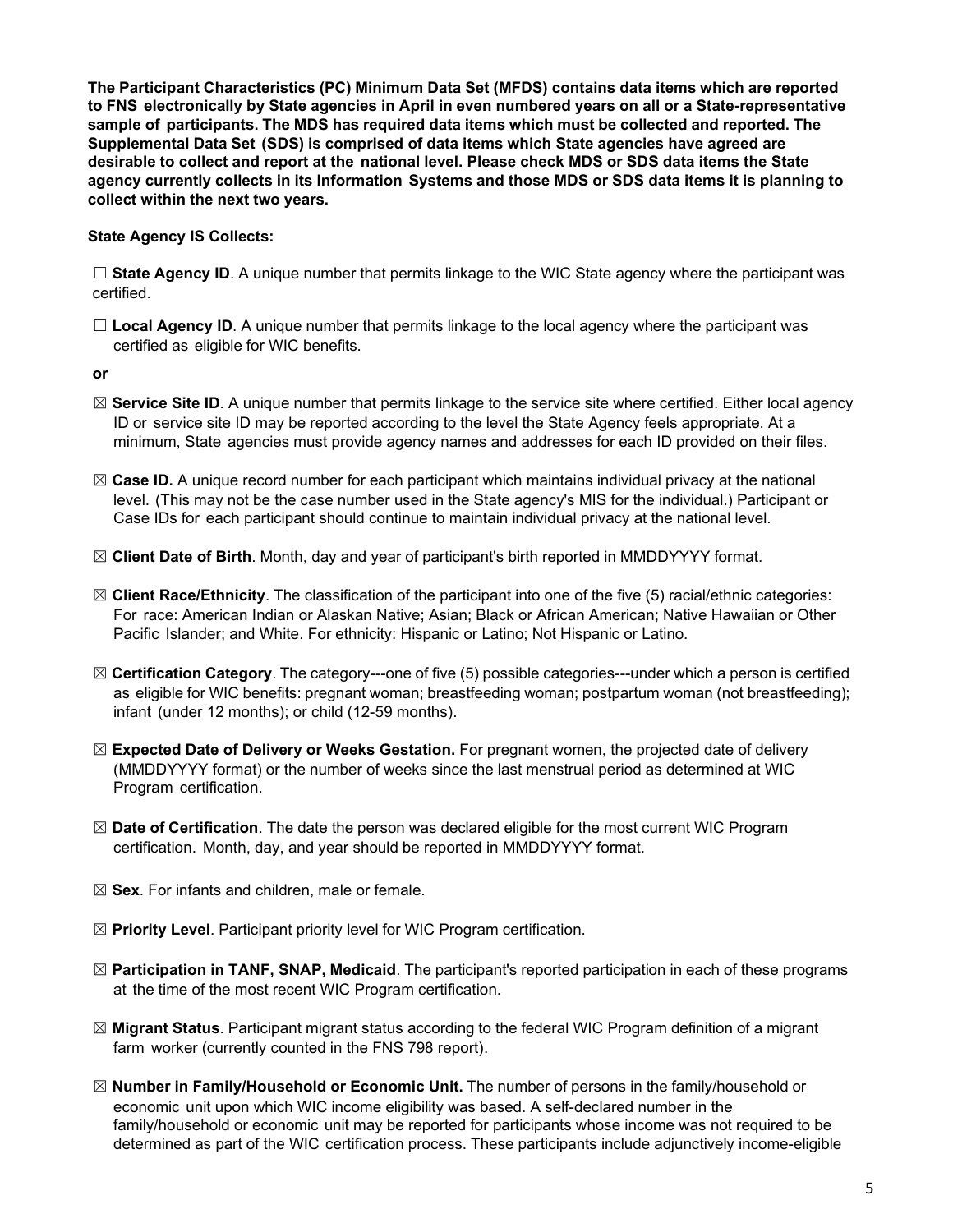participants (due to TANF, SNAP, or Medicaid participation) and those participants deemed income eligible under optional procedures available to the State Agency in Federal WIC Regulations, Section 246.7(d)(2)(vi-viii) (means-tested programs identified by the State for automatic WIC Program income eligibility, income eligibility of Indian and in-stream migrant farmworker applicants).

☒ **Family/Household or Economic Unit Income**. For persons for whom income is determined during the certification process, the income amount that was determined to qualify them for the WIC Program during the most recent certification. For descriptive purposes only, for participants whose income was not required to be determined as part of the WIC Program certification process**,** the self-reported income at the time of certification. These participants include adjunctively income-eligible participants and those persons deemed eligible under optional procedures available to the State Agency in Federal WIC Regulations, Section 246.7(d)(2)(vi-viii).

Zero should not be used to indicate income values that are missing or not available. Zero should indicate only an actual value of zero.

- ☒ **Nutrition Risk(s) Present at Certification.** Up to 10 highest priority nutritional risks present at the WIC Program certification
- ☒ **Hemoglobin or Hematocrit**. That value for the measure of iron status that applies to the WIC Program certification. It is assumed that the measure was collected at the time of certification or within ninety (90) days of the certification date.
- ☒ **Date of Blood Measurement**. The date of the blood measurement that was used during the most recent WIC Program certification in MMDDYYYY format.
- ☒ **Weight.** The participant's weight measured according to the CDC nutrition surveillance program standards [nearest one-quarter (1/4) pound]. If weight is not collected in pounds and quarter pounds, weight may be reported in grams.
- ☒ **Height.** The participant's height (or length) measured according to the CDC nutrition surveillance program standards [nearest one-eighth (1/8) inch]. If height is not collected in inches and 1/8 inches, height may be reported in centimeters.
- ☒ **Date of Height and Weight Measure**. The date of the height and weight measures that were used during the most recent WIC Program certification in MMDDYYYY format.
- ☒ **Currently Breastfed**. Information is needed for all infant participants ages six through thirteen months, whether or not the infant is currently receiving breastmilk.
- ☒ **Ever Breastfed**. Information is needed for all infant participants ages six through thirteen months, whether or not the infant was ever breastfed.
- ☒ **Length of Time Breastfed**. For infants ages six through thirteen months, the number of weeks the infant received breastmilk.
- ☒ **Date Breastfeeding Data Collected**. For infants ages six through thirteen months, the date on which breastfeeding status was reported in MMDDYYYY format.
- ☒ **Food Packages**. The food package code(s) for the WIC food package or for all food instruments prescribed for the participant during the month.

## **OPTIONAL:**

| <b>Supplemental Data Set</b> |                         |
|------------------------------|-------------------------|
| <b>State</b>                 | <b>State</b>            |
| <b>Agency IS</b>             | <b>Agency IS</b>        |
| <b>Collects</b>              | <b>Plans to Collect</b> |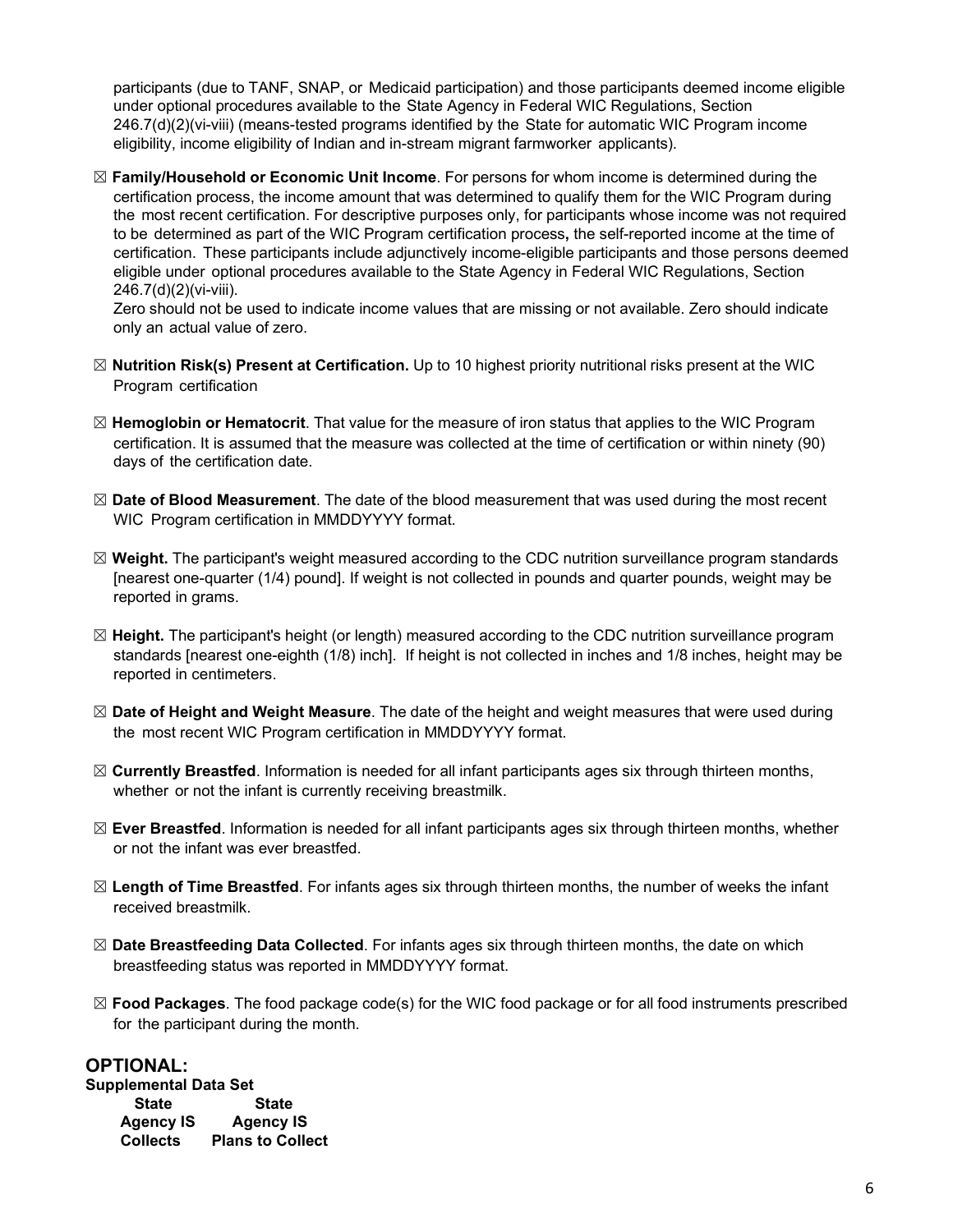| ⊠ |                | Date of First WIC Certification. Date the participant was first certified for<br>the WIC Program in MMDDYYYY format. For pregnant, breastfeeding<br>and postpartum women, this applies to the current/most recent<br>pregnancy and not to prior pregnancies.                    |
|---|----------------|---------------------------------------------------------------------------------------------------------------------------------------------------------------------------------------------------------------------------------------------------------------------------------|
| ⊠ | - 1            | <b>Educational Level.</b> For pregnant, breastfeeding and postpartum women,<br>the highest grade or year of school completed. For infants and children,<br>the highest grade or year of school completed by mother or primary<br>caretaker.                                     |
| ⊠ | $\Box$         | Number in Family/Household on WIC. The number of people in the<br>participant's family/household receiving WIC benefits.                                                                                                                                                        |
| ⊠ | П              | Date Previous Pregnancy Ended. For pregnant women, the date<br>previous pregnancy ended in MMDDYYYY format.                                                                                                                                                                     |
| ⊠ | П              | Total Number of Pregnancies. For pregnant women, the total number<br>of times the woman has been pregnant, including this pregnancy, all live<br>births and any pregnancies resulting in miscarriage, abortion or stillbirth.                                                   |
| ⊠ | $\blacksquare$ | Total Number of Live Births. For pregnant women, the total number of<br>babies born alive to this woman, including those who may have died<br>shortly after birth.                                                                                                              |
| ⊠ | П              | Pre-pregnancy Weight. For pregnant women only, the participant's<br>weight immediately prior to pregnancy. Pre-pregnancy weight may be<br>reported either in pounds and ounces or in grams.                                                                                     |
| ⊠ | П              | Participant's Weight Gain During Pregnancy. For breastfeeding and<br>postpartum women, the participant's weight gain during pregnancy as<br>taken immediately at or prior to delivery. Weight gain during pregnancy<br>may be reported in either pounds and ounces or in grams. |
| ⊠ | П              | Birth Weight. For infants and children, the participant's weight at birth<br>measured according to the CDC nutrition surveillance program<br>standards (Ibs/ounces). Birth weight may be reported in either pounds or<br>ounces, or in grams.                                   |
| ⊠ | $\blacksquare$ | Birth Length. For infants and children, the participant's length measured<br>according to the CDC nutrition surveillance program standards (1/8)<br>inches). Birth length may be reported in either inches and eighth inches<br>or in centimeters.                              |
| ⊡ | □              | Participation in the Food Distribution Program on Indian<br>Reservations. The participant's reported participation in this program.                                                                                                                                             |

# <span id="page-6-0"></span>**C. WIC Systems Functional Requirements Checklist**

**The following checklists were taken from the WIC Functional Requirements Document (FRED) which is provided as guidance to State agencies on functions they should consider incorporating into their Information Systems. Please check those functions/capabilities which the State agency system currently performs or plans to perform within the next two years.**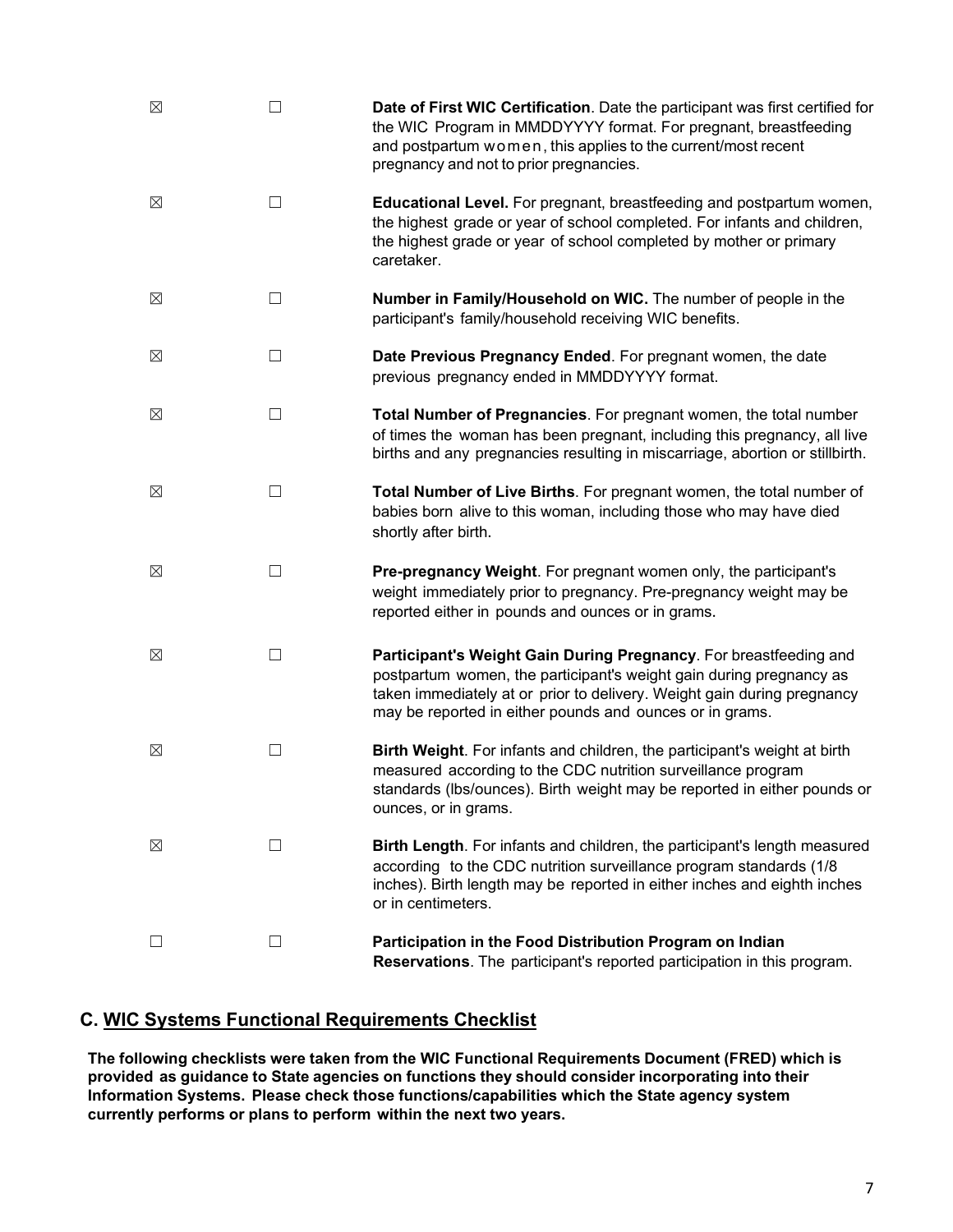| <b>State</b><br><b>Agency</b><br><b>System</b><br><b>Performs</b> | <b>State</b><br><b>Agency</b><br><b>System</b><br><b>Planned</b> | <b>Automated Cord Function/Capabilities</b>                                                                             |
|-------------------------------------------------------------------|------------------------------------------------------------------|-------------------------------------------------------------------------------------------------------------------------|
| $\boxtimes$                                                       | $\Box$                                                           | 1. Calculates the date certification is due to expire.                                                                  |
| $\boxtimes$                                                       | $\Box$                                                           | 2. Assigns the participant a nutritional risk code and assigns a priority level.<br>(CPA confirms the code is correct.) |
| ⊠                                                                 | ⊔                                                                | 2a. Assigns one risk code.                                                                                              |
| $\boxtimes$                                                       | □                                                                | 2b. Assigns up to 3 risk codes.                                                                                         |
| ⊠                                                                 | $\Box$                                                           | 2c. Assigns up to 6 risk codes.                                                                                         |
| ⊠                                                                 | $\Box$                                                           | 2d. Assigns more than 6 risk codes.                                                                                     |
| $\boxtimes$                                                       | □                                                                | 3. Calculates the applicant's household income and flags individuals whose<br>income exceeds program standards.         |
| ⊠                                                                 | $\Box$                                                           | 3a. Converts incremental income (weekly, monthly) to an annual figure.                                                  |
| $\boxtimes$                                                       | $\Box$                                                           | 4. Associates family members.                                                                                           |
| $\boxtimes$                                                       | П                                                                | 5. Statewide data is maintained to facilitate families transferring within the State.                                   |
| $\boxtimes$                                                       | $\Box$                                                           | 6. Transfers certification data to the central computer facility electronically either<br>in real time or batch mode.   |
| $\boxtimes$                                                       | $\Box$                                                           | 7. Captures or documents the nutrition education provided each participant as<br>well as the topics covered.            |
| ⊠                                                                 | □                                                                | 8. Uses table-driven food packages.                                                                                     |
| ⊠                                                                 | $\Box$                                                           | 8a. Uses standard pre-defined food packages.                                                                            |
| ⊠                                                                 | $\Box$                                                           | 8b. Enables easy food package tailoring.                                                                                |
| $\boxtimes$                                                       | П                                                                | 8c. Performs edits to prevent over-issuance during food package creation.                                               |
| $\mathsf{L}$                                                      | $\vert \ \ \vert$                                                | 9. Enables food instruments to be issued when the participant is present for pick-<br>up, i.e., on-demand.              |
| ⊠                                                                 | П                                                                | 10. Captures or documents the name of the programs to which the participant was<br>referred.                            |
| $\perp$                                                           | $\perp$                                                          | 11. Performs food instrument reconciliation.                                                                            |
| ⊠                                                                 | П                                                                | 12. Produces standard Dual Participation Report.                                                                        |
| ⊠                                                                 | $\perp$                                                          | 13. Produces standard Integrity Profile (TIP) Report.                                                                   |
| ⊠                                                                 | П                                                                | 14. Produces standard Rebate Billing Report.                                                                            |
| $\boxtimes$                                                       | $\Box$                                                           | 15. Produces standard Participation Report.                                                                             |
| ⊠                                                                 | $\mathsf{L}$                                                     | 16. Produces Participant Characteristics Datasets.                                                                      |
| ⊠                                                                 | П                                                                | 17. Captures basic transaction data by vendor.                                                                          |
| <b>State</b>                                                      | <b>State</b>                                                     |                                                                                                                         |

| -----<br>Agency | -----<br>Agency |                                             |
|-----------------|-----------------|---------------------------------------------|
| <b>System</b>   | <b>System</b>   |                                             |
| <b>Performs</b> | <b>Planned</b>  | <b>Automated Core Function/Capabilities</b> |
|                 |                 |                                             |